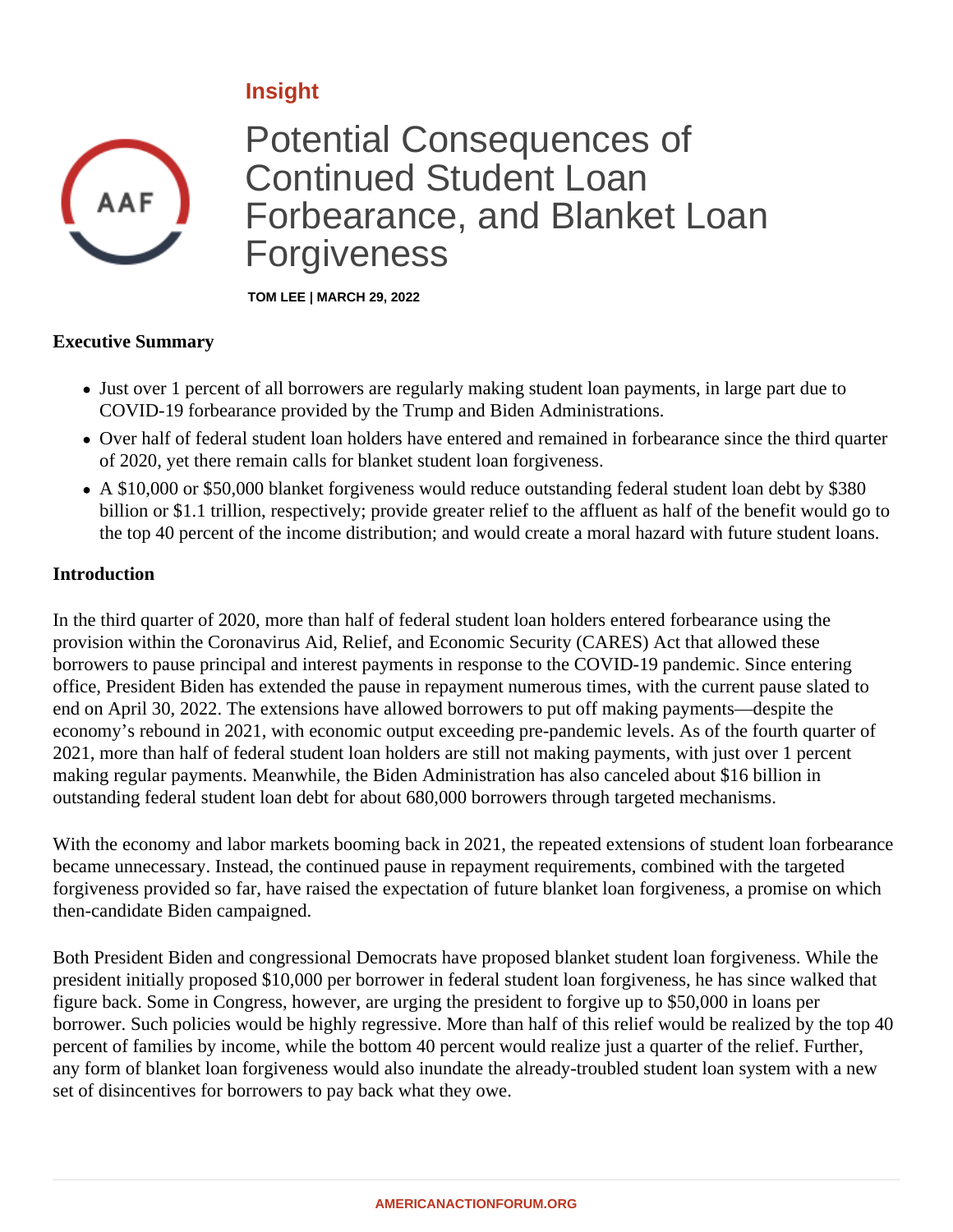## <span id="page-1-0"></span>Current Distribution of Federally Managed Student Loans by Repayment Status

Repayment requirements for federal student loans were initially paused as part of the CARES Act, a \$2.2 trilli economic stimulus bill in response to the COVID-19-induced economic recession, passed on March 27, 2020. CARES specifically allowed borrowers to suspend principal and interest payments on outstanding federal student loans without penalty and set zero percent interest rates. CARES also stopped automatic collections defaulted federal student loans. Using authorities granted in the CARES Act, the Trump Administration extended these suspensions for federal student loans twice more until January 31, 2021. Upon taking office, the Biden Administration quickly extended the suspensions and has extended them several times since. As of no the return to regular federal student loan principal and interest payment requirements is set to resume on May 2022; there is speculation that the administration will extend the pause into 2023, [how](#page-4-0)ever.

Not surprisingly, many borrowers chose to suspend their repayment of federal student loans in 2020 and have not resumed payments to date. The percentage of federal direct student loan holders in forbearance increase from 10.8 percent in the second quarter of 2020 to 55.2 percent in the third quarter of 2020. The portion of holders in repayment decreased from 42.6 percent to just 0.8 percent in the third quarter of 2020. As of the fourth quarter 2021, the portion of holders in forbearance changed little at 56.4 percent. The portion of borrowers making regular payments also remained relatively static at 1.1 percent.

Chart 1: Distribution of Federal Direct Loans by St[atu](#page-4-0)s

It is also not surprising that the continued pause in repayment requirements is widely popular among borrower A recent poll from Data for Progress found that 87 percent, or nearly 40 million of the 45.6 million federal student loan holders, support extending the pause in repayment through the end o[f the](#page-4-0) year.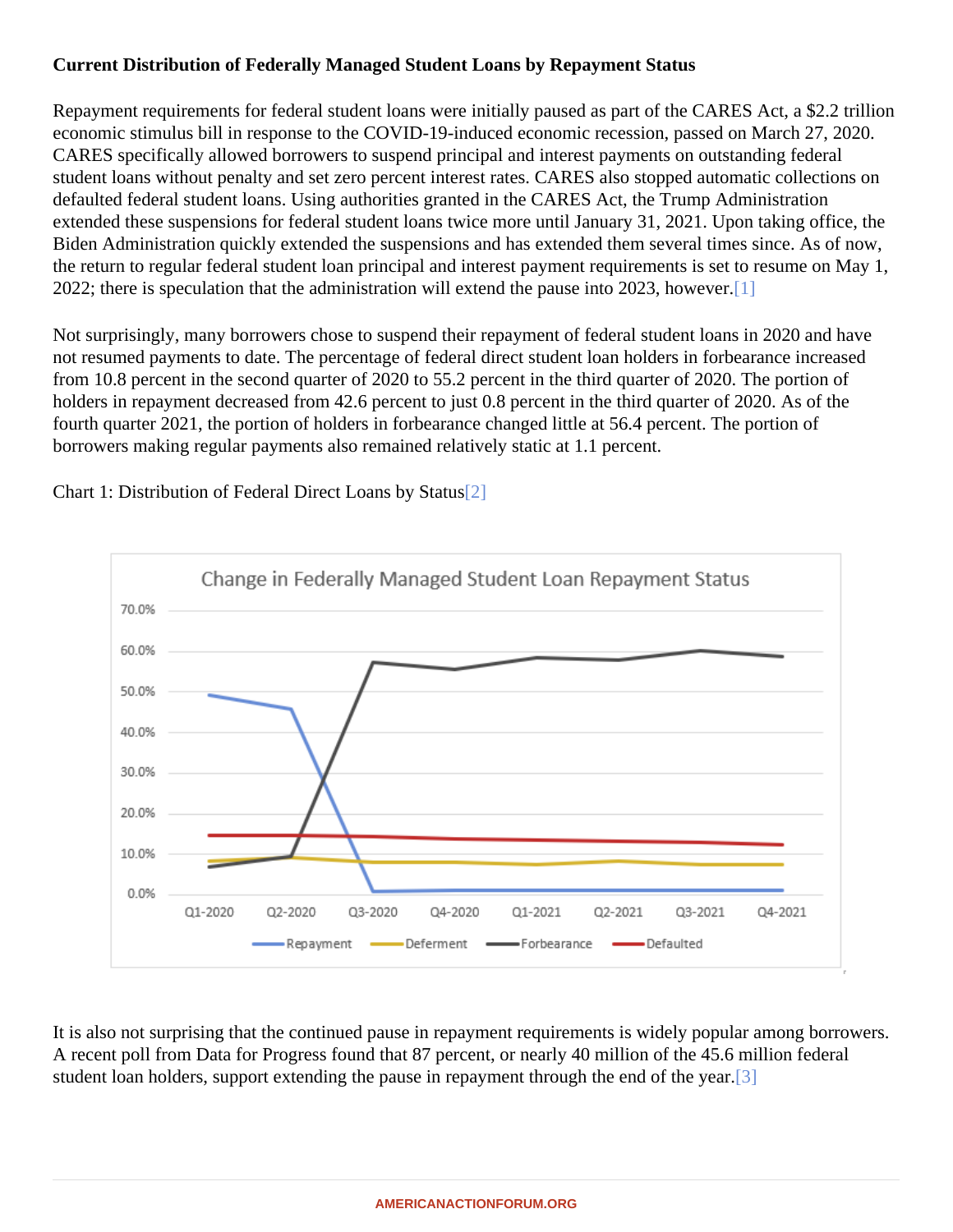## <span id="page-2-0"></span>The Distribution of Blanket Forgiveness by Debt Size and Income

The Biden Administration initially signaled its support for \$10,000 in blanket forgiveness for all federal student loan holders, but has since walked back this commitment due to uncertainty over whether it has the legal authority to do so. Some congressional Democrats have even suggested up to \$50,000 in forgiveness. In the meantime, the administration has used more targeted mechanisms, such as borrower defense and total permanent disability discharge (TPD), to forgive \$16 billion in outstanding federal student loan debt for about 680,000 borrower<sup>[\[4\]](#page-4-0)</sup>

#### Impact of Blanket Loan Forgiveness by Borrower Debt Size

There are no exact details on what blanket loan forgiveness under the Biden Administration would look like, only that the amount would total \$10,000 per holder. It is unclear whether blanket forgiveness would cover on direct federal loans, all federally managed loans, or whether it would extend to private loans. This analysis assumes the blanket forgiveness would cover all federally managed bures not consider private student loans, which make up a relatively small portion of total outstanding student loan debt.

Below is a table of the current federally managed student loan portfolio by the outstanding balances of borrowers. A \$10,000 blanket forgiveness policy would fully eliminate the balances of 15.1 million holders in the first two categories while reducing for each holder in the subsequent categories up to the amount. Overall \$10,000 blanket forgiveness would reduce total federal outstanding student debt by \$380.2 billion, 24 percent the \$1.6 trillion in total outstanding federal student loan debt. A \$50,000 blanket forgiveness would fully eliminate the balances of 38.3 billion holders in the first five categories and would reduce total federal outstanding student debt by \$1.06 trillion, 66 percent of the \$1.6 trillion in total outstanding federal student loa debt.

Table 1: Federal Student Loan Portfolio by Borrower Debt Size as of the Fourth Quarter 6 2021

Impact of Blanket Loan Forgiveness by Income

Upper-income families hold a disproportionate amount of outstanding student debt. According to that [Reserve](�� h t t p s : / / w w w . f e d e r a l r e s e r v e . g o v / p u b l i c a t i o n s / f i l e s / s c f 2 0 . p d f) hart below, more than half of outstanding student debt is held by families in the top 40 per[c](�� h t t p s : / / w w w . f e d e r a l r e s e r v e . g o v / p u b l i c a t i o n s / f i l e s / s c f 2 0 . p d f)ent of the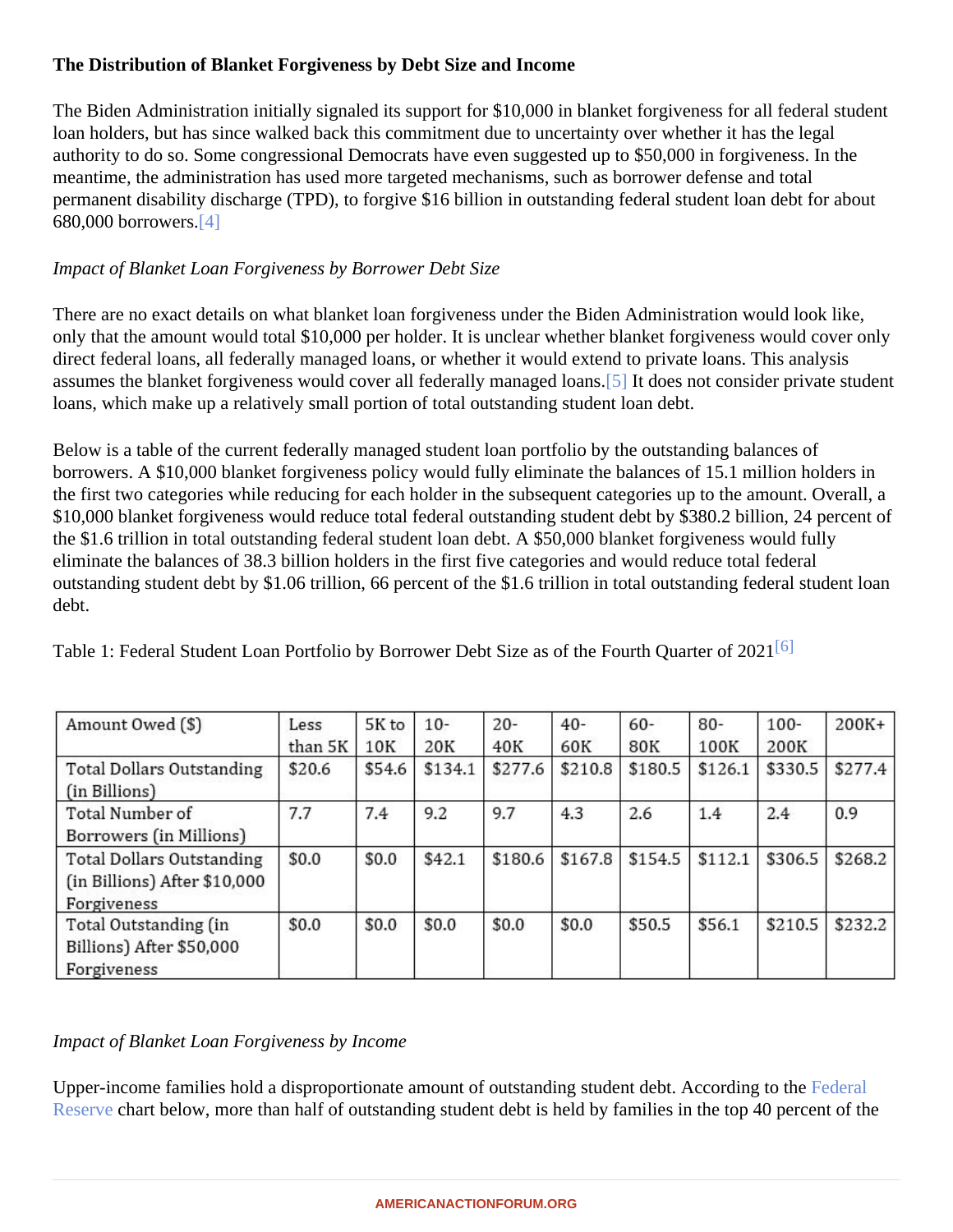<span id="page-3-0"></span>income distribution, while the bottom 40 percent of the income distribution holds just about a quarter of the total federal student loan debt. Of the approximately \$380 billion in canceled debt under the \$10,000 blanket forgiveness proposal, more than half would be realized by families in the upper 40 percent of income. The bottom 40 percent would realize just a quarter of the \$380 billion forgiven. This dynamic holds for any amount of blanket loan forgiveness.

Chart 2: Distribution of Student Debt by Income Qui[ntile](#page-4-0)s

#### Moral Hazard

Blanket loan forgiveness would also create a moral hazard in the student loan system. Students would enter college with the expectation that past forgiveness programs will be repeated. This assumption would reduce borrowers' incentives to repay loans in a timely fashion—or at all. If enough students were to hold this perspective, the entire federal loan system would be inundated with poorly written and possibly fraudulent loans. And because taxpayers back federal student loans, forgiveness amounts to providing taxpayer-finance checks to each loan holder.

#### **Conclusion**

The current pause on repayment of federal student loans is slated to end on May 1, 2022. The Department of Education is contemplating extending the pause again into 2023. If it does, federal student loan holders would most likely continue in forbearance while holding out for future forgiveness. In the meantime, the pause in repayment has done nothing to increase educational attainment or lower costs; instead, it has encouraged holders to attempt to shift their debt to taxpayers by holding out for blanket forgiveness. Blanket student loan forgiveness would be a highly regressive policy. It would reward the wealthiest of students and families all the while encouraging future borrowers to pay back their loans as slowly as possible, if at all.